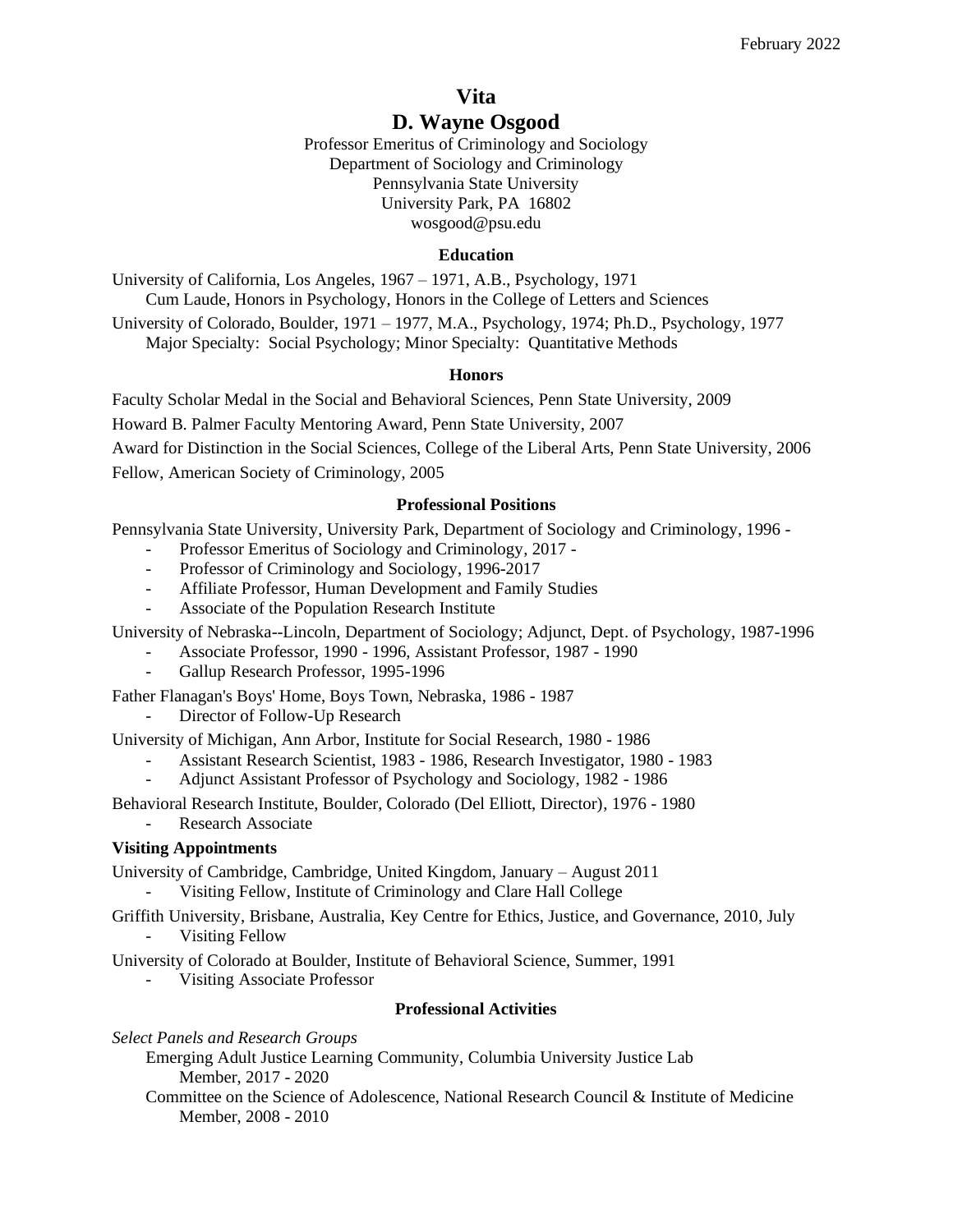MacArthur Research Network on Transitions to Adulthood Member, 1999 - 2010 National Consortium on Violence Research (NCOVR) Member, 1997 - 2008 Duke Executive Sessions on Deviant Peer Contagion Member, 2002 - 2005

#### *Peer Review*

Lead Editor, *Criminology*, 2011 – 2017, Volumes 50 – 55 Associate Editor, *Criminology*, 2005 - 2010 Editorial Boards *Criminology*, 1993, 1997 - 2005 *Criminology and Public Policy*, 2007 - 2013 *Journal of Quantitative Criminology*, 1997 - 2011 *Journal of Research on Adolescence*, 2000 - 2005, 2007 - 2011 *American Journal of Orthopsychiatry*, 2010 - 2014 *Criminal Justice and Behavior*, 1997 - 2000 *Social Psychology Quarterly*, 1997 - 1999 *Journal of Social Issues*, 1991 - 1995

*Memberships and Elected Positions in Professional Associations*

American Society of Criminology - Vice President, 2009 - Executive Counselor (member of governing board): 2001 – 2003 American Sociological Association - Crime, Law, and Deviance Section Secretary-Treasurer, 2006-2009 Society for Research on Adolescence Society for the Psychological Study of Social Issues (1978 - 1996) - Secretary/Treasurer, 1984 - 1986 - Member of council, 1990 - 1992

## **Ph.D. Students Supervised**

#### **Students' Awards**

*Gene Carte Award (Graduate Student Paper Competition), American Society of Criminology* Wade Jacobsen, First Place, 2017 Marin Wenger, First Place, 2014 Daniel Ragan, First Place, 2013 Sonja Siennick, Second Place, 2006 Megan Kurlychek & Brian Johnson, First Place, 2003 Amy Anderson, First Place, 2001 Christopher Schreck, Second Place, 1999

*Graduate Student Paper Award, Crime, Law and Deviance Section, American Sociological Association* Megan Kurlychek & Brian Johnson, 2003

*Alumni Dissertation Award, Penn State University* Daniel Ragan, 2014 Sonja Siennick, 2009

*Excellence in Research in the Social Sciences, College of the Liberal Arts, Penn State University* Megan Kurlychek, 2004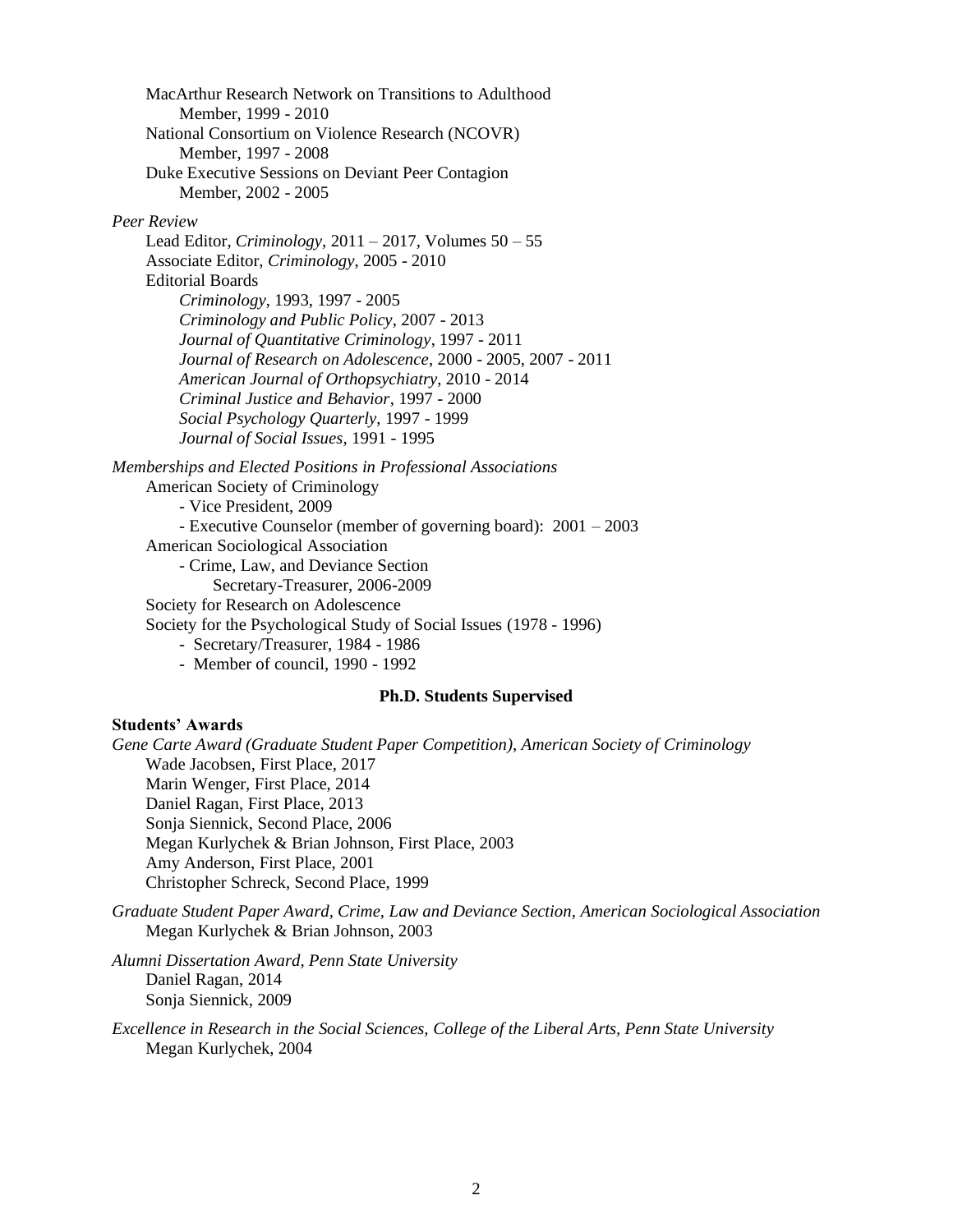#### **Dissertations Supervised (with initial placements and current positions)**

#### *Penn State University*

| Penn State University                                                                                                                                                                                                                           |
|-------------------------------------------------------------------------------------------------------------------------------------------------------------------------------------------------------------------------------------------------|
| Douglas Baals, 2018, Post-doctoral researcher, Pennsylvania State University.<br>Lead Senior Statistician, Federal Emergency Management Agency, Washington, DC.                                                                                 |
| Nayan Ramirez, 2018, Asst. Prof., Criminology & Justice Studies, California State University Northridge                                                                                                                                         |
| Wade Jacobsen, 2017, Asst. Prof., Criminology & Criminal Justice, University of Maryland                                                                                                                                                        |
| Marin Wenger, 2016, Asst. Prof., Criminology & Criminal Justice, Florida State University                                                                                                                                                       |
| Daniel Ragan, 2014, Asst. Prof., Sociology, University of New Mexico, Albuquerque<br>Assoc. Prof., Sociology, University of New Mexico, Albuquerque                                                                                             |
| Lacey Wallace, 2014, Asst. Prof., Criminal Justice, Pennsylvania State University, Altoona<br>Assoc. Prof., Criminal Justice, Pennsylvania State University, Altoona                                                                            |
| Brianna Remster, 2013, Asst. Prof., Sociology, Villanova University, Philadelphia, PA<br>Assoc. Prof., Sociology, Villanova University, Philadelphia, PA                                                                                        |
| Laine O. Briddell, 2009, Asst. Prof., Sociology, University of Richmond, VA<br>Lecturer, Sociology, Christopher Newport University, Newport News, VA                                                                                            |
| Sonja E. Siennick, 2009, Asst. Prof., Criminology & Criminal Justice, Florida State University<br>Professor, Criminology & Criminal Justice, Florida State University                                                                           |
| Megan C. Kurlychek, 2004, Asst. Prof., Criminal Justice, University of South Carolina<br>Assoc. Prof., Criminal Justice, University at Albany, SUNY<br>Professor, Sociology and Criminology, Penn State University, University Park (2019)      |
| Gretchen R. Ruth (Cusick), 2004, Researcher, Chapin Hall Center, University of Chicago<br>Director of Research & Operations, Crime Lab & Urban Education Lab, University of Chicago                                                             |
| Ryan K. Williams, 2003, Asst. Prof., Criminal Justice, University of Illinois, Springfield<br>Assoc. Prof., Criminal Justice, University of Illinois, Springfield                                                                               |
| Amy L. Anderson, 2003, Asst. Prof., Criminal Justice, University of Nebraska, Omaha<br>Professor, Criminal Justice, University of Nebraska, Omaha                                                                                               |
| Maureen C. Outlaw, 2001, Asst. Prof., Sociology, Montclair State, NJ<br>Assoc. Prof., Sociology, Providence College, RI                                                                                                                         |
| Christopher J. Schreck, 2000, Asst. Prof., Sociology, Arkansas State University<br>Professor, Criminal Justice, Rochester Institute of Technology, NY<br>Winner of the Bruce Smith Award 2020, Academic of Criminal Justice Science's top honor |
| Dana Haynie (co-chair), 1999, Asst. Prof., Sociology, University at Albany, SUNY<br>Professor, Sociology, Ohio State University, Sociology                                                                                                      |
| University of Nebraska                                                                                                                                                                                                                          |
| Barbara J. McMorris, 1997, Post-doctoral Fellow, Life Course Center, University of Minnnesota<br>Assoc. Prof, Nursing, University of Minnesota                                                                                                  |
|                                                                                                                                                                                                                                                 |

Scott W. Sasse, 1996, Asst. Prof., Criminal Justice, University of Nebraska at Kearney Professor, Criminal Justice, Midland University, Fremont, NE Instructor, Criminolopy & Criminal Justice, University of Nebraska

Becky Reed, 1996, Clinical Psychologist, Juvenile Court of Hennepin County, MN

Jon L. Proctor, 1995, Asst. Prof., Sociology, Doane College, Crete, NE

Janet K. Wilson, 1991, Asst. Prof., Criminal Justice, University of Arkansas, Little Rock Professor., Sociology, University of Central Arkansas, Conway

#### **Publications**

## **Journal Articles, Books, and Book Chapters**

Ragan, Daniel T., D. Wayne Osgood, and Derek A. Kreager. Conditionally accepted, 2022. Impulsivity, peers, and delinquency: A dynamic social network approach. *Journal of Quantitative Criminology*.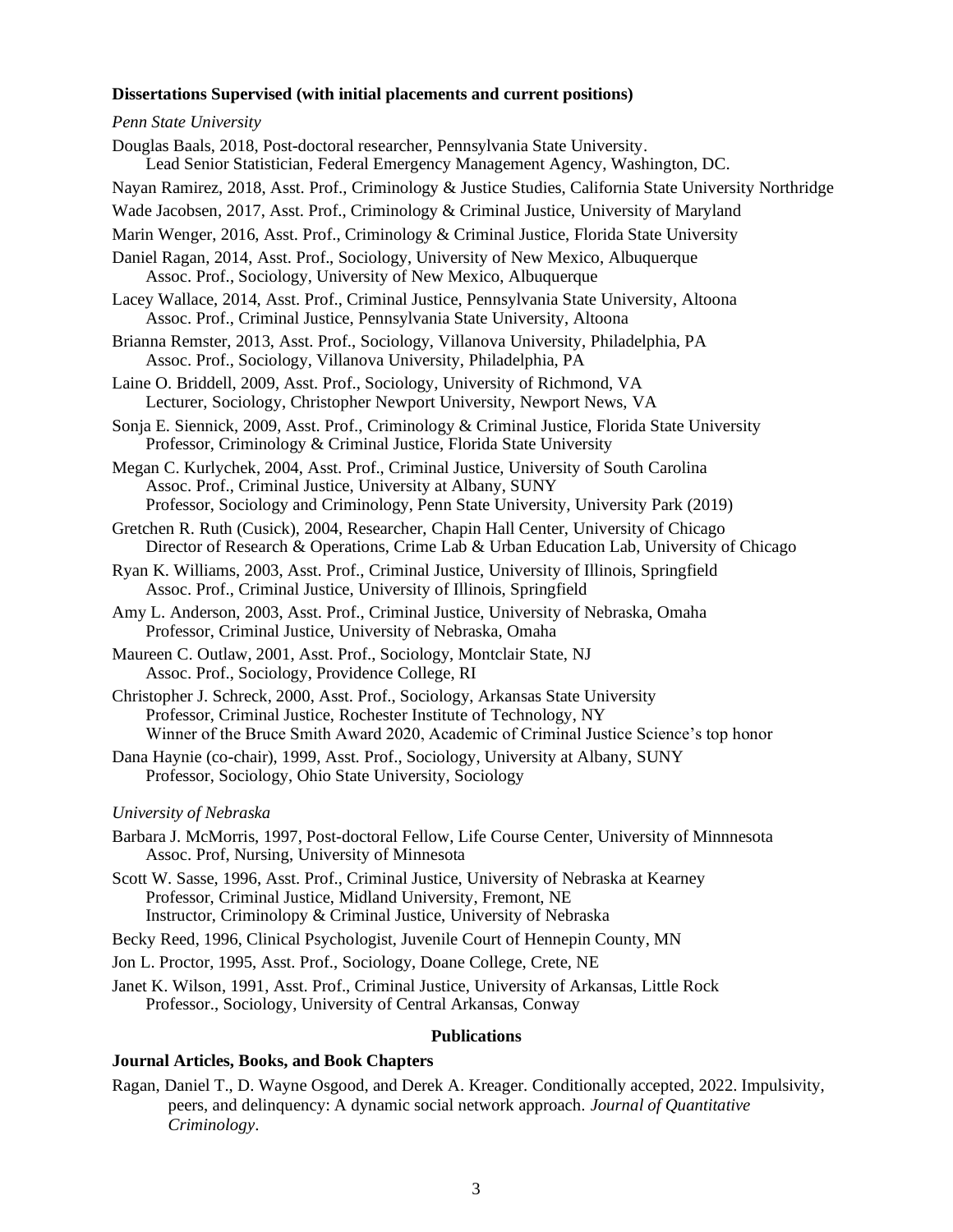- Osgood, D. Wayne, Daniel T. Ragan, Jenna L. Dole, and Derek A. Kreager. In Press, 2022. Similarity of Friends Versus Nonfriends in Adolescence: Developmental Patterns and Ecological Influences. *Developmental Psychology*. (Accepted 2/7/22)
- Ragan, Daniel T., D. Wayne Osgood, Nayan Ramirez, James Moody, and Scott D. Gest. 2022. A Comparison of Peer Influence Estimates from SIENA Stochastic Actor-Based Models and from Conventional Regression Approaches. *Sociological Methods and Research* 51(1): 357-395. (Accepted March 26, 2019; Online May 30, 2019.)
- Hoeben, E.M., Osgood, D.W., Siennick, S.E., and Weerman, F.M. 2021. Hanging out with the wrong crowd? The role of unstructured socializing in adolescents' specialization in delinquency and substance use. Forthcoming in *Journal of Quantitative Criminology* 31(1): 141-177.
- Widdowson, Alex O., Ranson, J. W. Andrew., Siennick, Sonja E., Rulison, Kelly, L., and Osgood, D. Wayne. 2020. Exposure to persistently delinquent peers and substance use onset: A test of Moffitt's social mimicry hypothesis. *Crime & Delinquency* 66(3): 420-445. (Accepted 7/8/19.)
- Felson, Richard B., D. Wayne Osgood, and Patrick Cundiff. 2019. Life in the Fast Lane: Drugs, Hedonistic Lifestyles, and Economic Crime. *Crime and Delinquency* 65(9): 1292-1318*.*
- Felmlee, Diane H., Cassie McMillan, Paulina Inara Rodis, and D. Wayne Osgood. 2018. The Evolution of Youth Friendship Networks from 6th to 12th Grade: School Transitions, Popularity and Centrality. In Duane F. Alwin, Diane H. Felmlee, Derek A. Kreager (Eds.) *Social Networks and the Life Course: Integrating the Development of Human Lives and Social Relational Networks,* p. 161-184. Cham, Switzerland: Springer.
- Felmlee, Diane, Cassie McMillan, Paulina Rodis, and D. Wayne Osgood. 2018. Falling Behind: Lingering Costs of the High School Transition for Youth Friendships and GPA. *Sociology of Education* 91(2): 158-182.
- McMillan, Cassie, Diane Felmlee, and D. Wayne Osgood. 2018. Peer Influence, Friend Selection, and Gender: How Network Processes Shape Adolescent Smoking, Drinking, and Delinquency. *Social Networks* 55: 86-96.
- Rulison, Kelly L., Scott D. Gest, Mark Feinberg, and D. Wayne Osgood. 2018. Impact of School-Based Prevention Programs on Friendship Networks and the Diffusion of Substance Use and Delinquency. In Duane F. Alwin, Diane H. Felmlee, Derek A. Kreager (Eds.) *Social Networks and the Life Course: Integrating the Development of Human Lives and Social Relational Networks,* p. 453-475. Cham, Switzerland: Springer.
- Smith, Emilie P., D. Wayne Osgood, Yoonkyung Oh, and Linda C. Caldwell. 2018. Promoting Afterschool Quality and Positive Youth Development: Cluster Randomized Trial of the Pax Good Behavior Game. *Prevention Science* 19: 159-173*.*
- Temkin, Deborah A., Scott D. Gest, D. Wayne Osgood, Mark E. Feinberg, and James Moody. 2018. Social Network Implications of Normative School Transitions. *Youth and Society* 50(4): 462-484.
- Shannon, Sarah, Christopher Uggen, and D. Wayne Osgood. 2017. From Daddy's Liquor Cabinet to Home Depot: Shifts in Leisure Activity in the Transition to Adulthood. In Teresa T. Swartz, Douglas Hartmann, and Rubén Rumbaut (Eds.) *Crossings to Adulthood: How Diverse Young Americans Understand and Navigate Their Lives*, p. 165-189. Leiden, Netherlands: Brill.
- Smith, Emilie P., Dawn P. Witherspoon, and D. Wayne Osgood. 2017. Positive Youth Development among Diverse Racial-Ethnic Children: Quality Afterschool Contexts as Developmental Assets. *Child Development* 88(4): 1063-1078.
- Rulison, Kelly, Mark Feinberg, Scott D. Gest, and D. Wayne Osgood. 2015. Diffusion of Intervention Effects: The Impact of a Family-based Substance Use Prevention Program on Friends of Participants. Journal of Adolescent Health 57(4): 433-440.
- Osgood, D. Wayne, Mark E. Feinberg, and Daniel T. Ragan. 2015. Social Networks and the Diffusion of Adolescent Problem Behavior: Reliable Estimates of Selection and Influence from 6th through 9th Grade. *Prevention Science* 16(6): 832-843*.*
- Oh, Yoonkyung, D. Wayne Osgood, and Emilie P. Smith. 2015. Measuring Afterschool Program Quality Using Setting-level Observational Approaches. *Journal of Early Adolescence* 35(5-6): 681-713.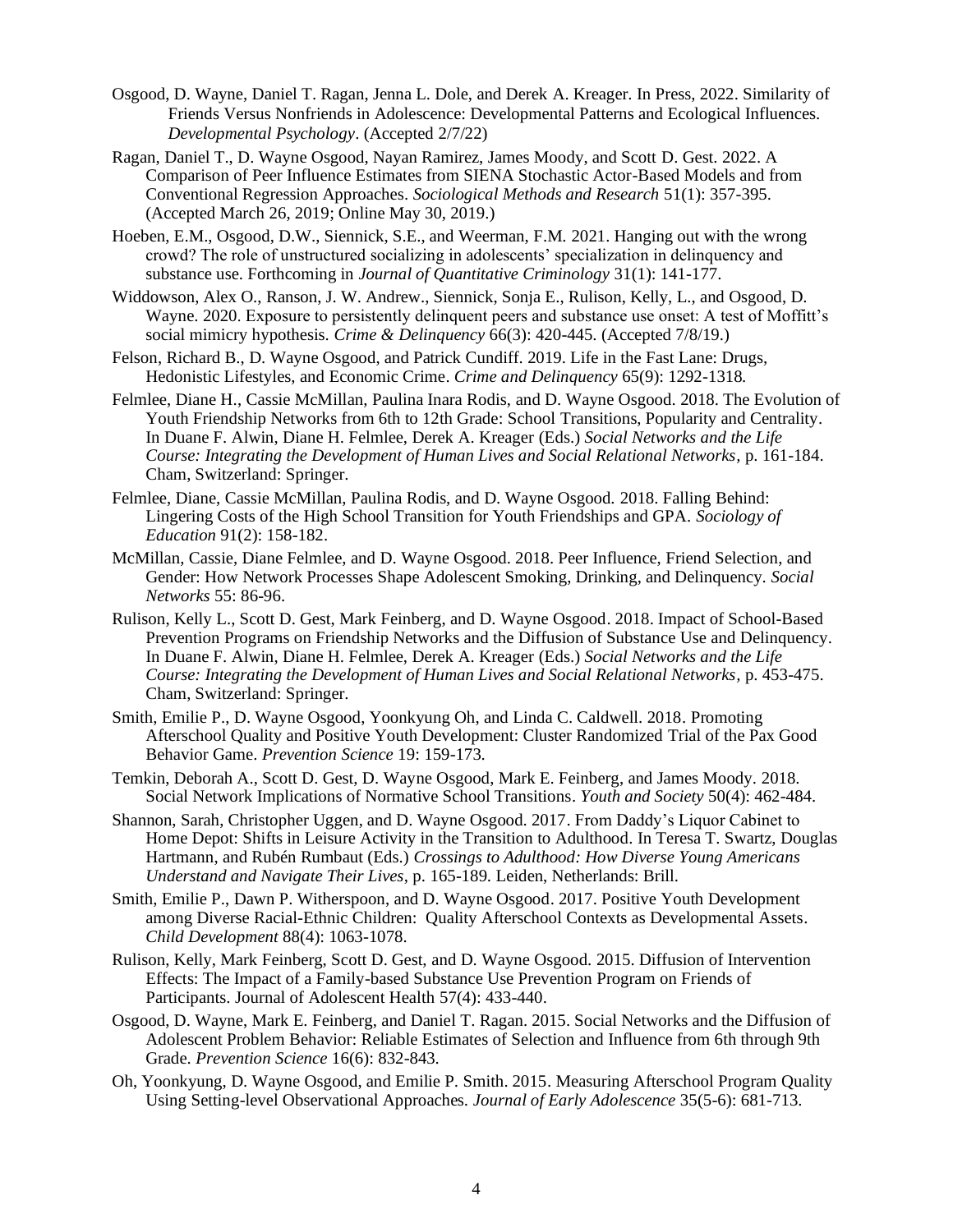- Rulison, Kelly L., Scott D. Gest, and D. Wayne Osgood. 2015. Adolescent Peer Networks and the Potential for the Diffusion of Intervention Effects. *Prevention Science* 16: 133-144.
- Osgood, D. Wayne, Mark E. Feinberg, Lacey N. Wallace, & James Moody. 2014. Group position and substance use. *Addictive Behaviors* 39: 923-933.
- Graham, Kathryn, Sharon Bernards, D. Wayne Osgood, Antonia Abbey, Michael Parks, Andrea Flynn, Tara Dumas, and Samantha Wells. 2014. 'Blurred Lines?' Sexual Aggression and Barroom Culture. *Alcoholism: Clinical and Experimental Research* 38(5): 1416-1424*.*
- Molloy, Lauren E., Scott D. Gest, Mark E. Feinberg, and D. Wayne Osgood. 2014. Emergence of mixedsex friendship groups during adolescence: Developmental associations with substance use and delinquency. *Developmental Psychology* 50(11): 2449-2461.
- Ragan, Daniel T., D. Wayne Osgood, and Mark E. Feinberg. 2014. Friends as a Bridge to Parental Influence: Implications for Adolescent Alcohol Use. *Social Forces* 92(3): 1061-1085.
- Rulison, Kelly L., Derek A. Kreager, and D. Wayne Osgood. 2014. Delinquency and peer acceptance in adolescence: A within-person test of Moffitt's hypotheses. *Developmental Psychology* 50(11): 2437- 2448.
- Siennick, Sonja E., Jeremy Staff, D. Wayne Osgood, John E. Schulenberg, Jerald G. Bachman, and Matthew VanEseltine. 2014. Partnership Transitions and Antisocial Behavior in Young Adulthood: A Within-Person, Multi-Cohort Analysis. *Journal of Research in Crime and Delinquency* 51(6): 735-758.
- Osgood, D. Wayne, Mark E. Feinberg, Scott D. Gest, James Moody, Daniel T. Ragan, Richard Spoth, Mark Greenberg, and Cleve Redmond. 2013. Network Effects of PROSPER on the Influence Potential of Prosocial versus Antisocial Youth. *Journal of Adolescent Health* 53: 174-179.
- Osgood, D. Wayne, Daniel T. Ragan, Lacey Wallace, Scott D. Gest, Mark E. Feinberg, and James Moody. 2013. Peers and the Emergence of Alcohol Use: Influence and Selection Processes in Adolescent Friendship Networks. *Journal of Research on Adolescence* 23(3): 500-512.
- Esbensen, Finn-Aage, D. Wayne Osgood, Dana Peterson, Terrance J. Taylor, and Dena C. Carson. 2013. Short and Long Term Outcome Results from a Multi-site Evaluation of the G.R.E.A.T. Program. *Criminology and Public Policy* 12(3): 373-412.
- Esbensen, Finn-Aage, Dana Peterson, Terrance J. Taylor, and D. Wayne Osgood. 2013. Is G.R.E.A.T Effective? Program Implementation Quality and Results from the National Evaluation of the Gang Resistance Education and Training (G.R.E.A.T.) Program. In Cheryl L. Maxson, Jody Miller, Malcolm Klein, and Arlen Egley (Eds.) *The Modern Gang Reader*, 4<sup>th</sup> edition. New York: Oxford University Press.
- Graham, Kathryn, Sharon Bernards, D. Wayne Osgood, Michael Parks, Antonia Abbey, Richard B. Felson, Robert F. Saltz, and Samantha Wells. 2013. Apparent Motives for Aggression in the Social Context of the Bar. *Psychology of Violence* 3(3): 218-232.
- Parks, Michael J., D. Wayne Osgood, Richard B. Felson, Samantha Wells, and Katherine Graham. 2013. Third Party Involvement in Barroom Conflicts. *Aggressive Behavior* 39: 257-268.
- Smith, Emilie P., D. Wayne Osgood, Linda L. Caldwell, Kathryn Hynes, and Daniel F. Perkins. 2013. Measuring Collective Efficacy among Children in Community-based Afterschool Programs: Exploring Pathways toward Prevention and Positive Youth Development. *American Journal of Community Psychology* 52(1): 27-40.
- Osgood, D. Wayne. 2012. A Future Trajectory for Life Course Criminology. In *Future of Criminology*, Rolf Loeber and Brandon C. Welsh Eds., p. 3-10. Oxford, UK: Oxford University Press.
- Osgood, D. Wayne, and Sonja E. Siennick. 2012. Young Adults' 'Need': In the Eye of the Beholder? In *Early Adulthood in a Family Context*, Alan Booth, Susan L. Brown, Nancy Landale, Wendy Manning, and Susan McHale Eds., p. 121-130. New York: Springer.
- Cleveland, Michael J., Mark E. Feinberg, D. Wayne Osgood, and James Moody. 2012. Do Peers' Parents Matter? A New Link Between Positive Parenting and Adolescent Substance Use. *Journal of Studies on Alcohol and Drugs* 73: 423-433.
- Esbensen, Finn-Aage, Dana Peterson, Terrance J. Taylor, and D. Wayne Osgood. 2012. Results from a Multi-Site Evaluation of the G.R.E.A.T. Program. *Justice Quarterly* 29(1): 125-151.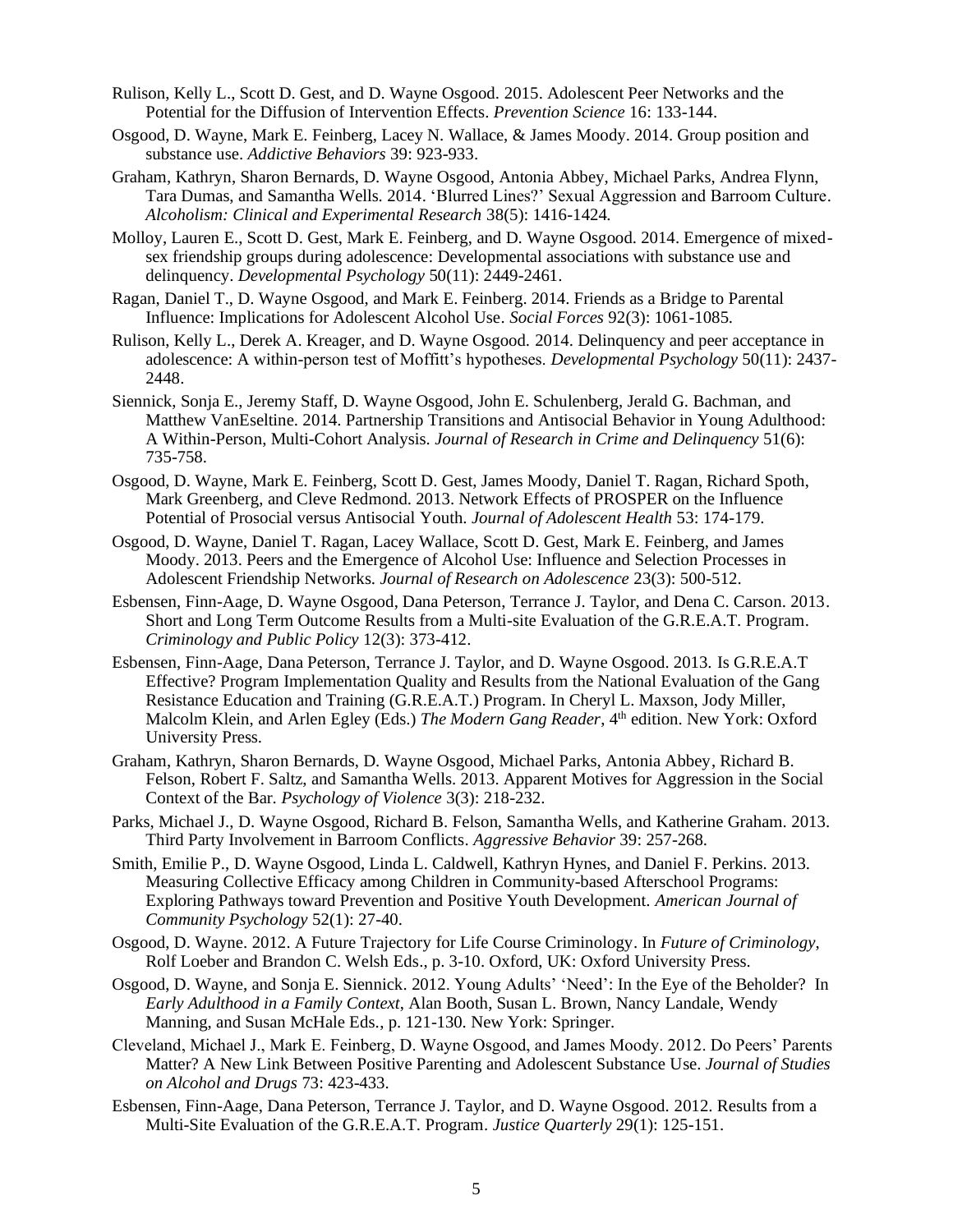- Felson, Richard B., D. Wayne Osgood, Julie Horney, and Craig Wiernik. 2012. Having a Bad Month: General Versus Specific Effects of Stress on Crime. *Journal of Quantitative Criminology* 28: 347- 363*.* [Published online July 7, 2011.]
- Graham, Kathryn, Sharon Bernards, D. Wayne Osgood, and Samantha Wells. 2012. 'Hotspots' for Aggression in Licensed Drinking Venues. *Drug and Alcohol Review* 31(4): 377-384.
- Siennick, Sonja E., and D. Wayne Osgood. 2012. Hanging Out with Which Friends? Friendship-Level Predictors of Unstructured and Unsupervised Socializing in Adolescence. *Journal of Research on Adolescence* 22(4): 646-661.
- Graham, Kathryn, Sharon Bernards, Samantha Wells, D. Wayne Osgood, Antonia Abbey, Richard B. Felson, and Robert F. Saltz. 2011. Behavioural Indicators of Motives for Barroom Aggression: Implications for Preventing Bar Violence. *Drug and Alcohol Review* 30: 554-563.
- Esbensen, Finn-Aage, Dana Peterson, Terrance J. Taylor, Adrienne Freng, D. Wayne Osgood, Dena C. Carson, and Kristy N. Matsuda. 2011. Evaluation and Evolution of the Gang Resistance Education and Training (G.R.E.A.T.) Program. *Journal of School Violence* 10(1): 53-70.
- Gest, Scott D., D. Wayne Osgood, Mark Feinberg, Karen L. Bierman, and James Moody. 2011. Strengthening Prevention Program Theories and Evaluations: Contributions from Social Network Analysis. *Prevention Science* 12(4): 349-360.
- Moody, James, Wendy D. Brynildsen, D. Wayne Osgood, and Mark E. Feinberg. 2011. Popularity Trajectories and Substance Use in Early Adolescence. *Social Networks* 33: 101-112.
- Syvertsen, Amy K., Laura Wray–Lake, Constance Flanagan, D. Wayne Osgood, and Laine Briddell. 2011. Thirty Year Trends in U.S. Adolescents' Civic Engagement: A Story of Changing Participation and Educational Differences. *Journal of Research on Adolescence*. 21(3): 586-594.
- Wray-Lake, Laura, Amy K. Syvertsen, Laine Briddell, D. Wayne Osgood, and Constance A. Flanagan. 2011. Exploring the Changing Meaning of Work for American High School Seniors from 1976 to 2005. *Youth and Society* 43(3): 1110-1135.
- Osgood, D. Wayne. 2010. Statistical Models of Life Events and Criminal Behavior. In *The Handbook of Quantitative Criminology*, Alex R. Piquero and David Weisburd Eds., p. 375-396. New York: Springer.
- Osgood, D. Wayne, E. Michael Foster, and Mark E. Courtney. 2010. Vulnerable Populations and the Transition to Adulthood. *Future of Children* 20: 209-229.
- Feinberg, Mark E., Damon Jones, Mark T. Greenberg, D. Wayne Osgood, and Daniel Bontempo. 2010. Effects of the Communities That Care Model in Pennsylvania on Change in Youth Risk and Problem Behaviors. *Prevention Science* 11: 163-171.
- Moody, James, Mark E. Feinberg, D. Wayne Osgood, and Scott D. Gest. 2010. Mining the Network: Peers and Adolescent Health. *Journal of Adolescent Health* 47: 324-326. (Guest editorial.)
- Patrick, Megan E., Jennifer L. Maggs, & D. Wayne Osgood. 2010. LateNight Penn State Alcohol-free Programming: Students Drink Less on Days They Participate. *Prevention Science* 11: 155-162.
- Staff, Jeremy, D. Wayne Osgood, John E. Schulenberg, Jerald G. Bachman, and Emily E. Messersmith. 2010. Explaining the Relationship Between Employment and Juvenile Delinquency. *Criminology* 48(4): 1101-1132.
- Wray-Lake, Laura, Constance A. Flanagan, and D. Wayne Osgood. 2010. Examining Trends in Adolescent Environmental Attitudes, Beliefs, and Behaviors across Three Decades. *Environment and Behavior* 42: 61-85*.*
- Felson, Richard B., and D. Wayne Osgood. 2008. Violent Crime. In *Out of Control: Assessing the General Theory of Crime*, Erich Goode, Ed., p. 160-172. Stanford, CA: Stanford University Press.
- Schreck, Christopher J., Eric A. Stewart, and D. Wayne Osgood. 2008. A Reappraisal of the Overlap of Violent Offenders and Victims. *Criminology* 46(4): 871-906.
- Shanahan, Lilly, Susan M McHale, Ann C Crouter, D. Wayne Osgood. 2008. Linkages Between Parents' Differential Treatment, Youth Depressive Symptoms, and Sibling Relationships. *Journal of Marriage and Family* 70(2): 480–494.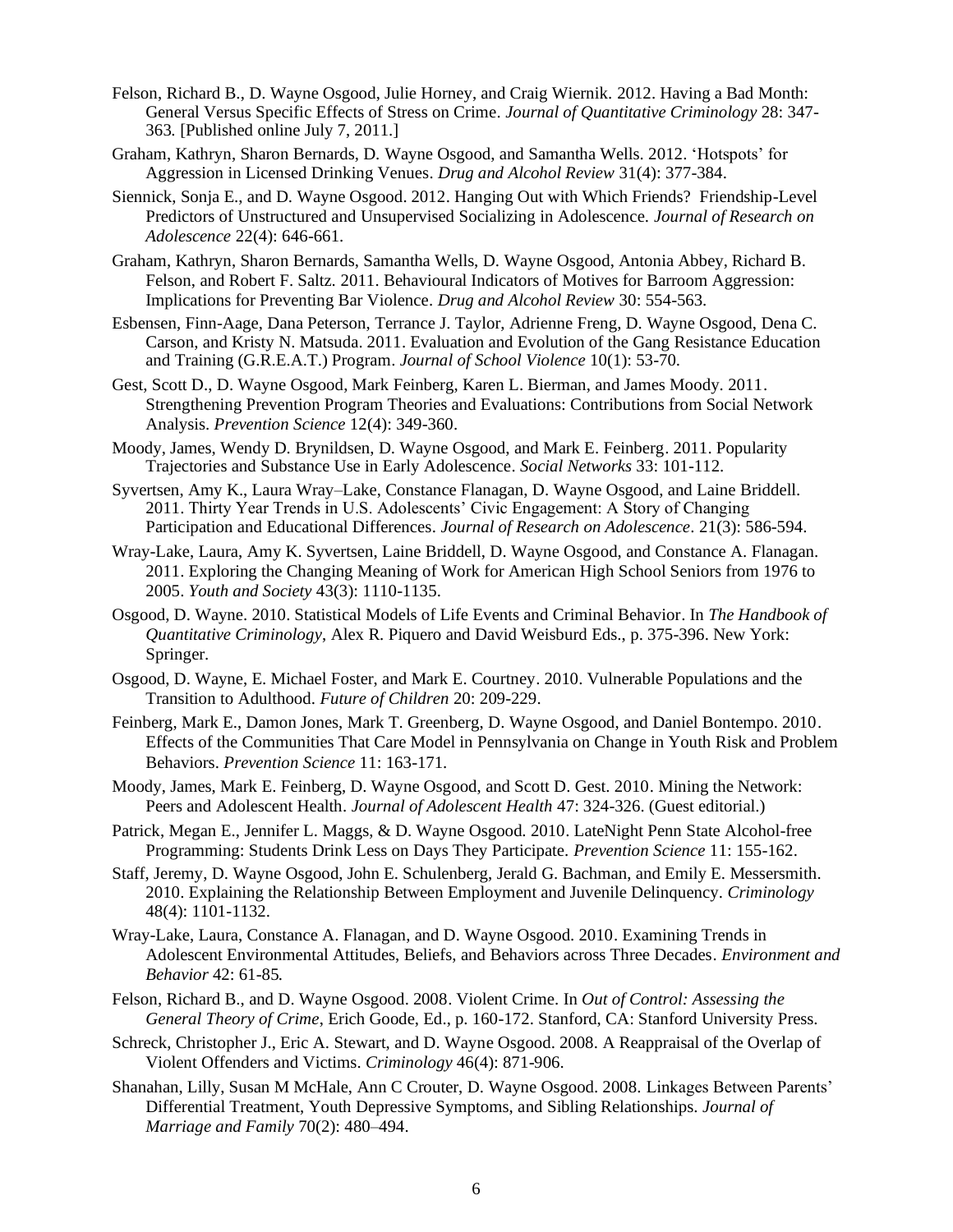- Siennick, Sonja E., and D. Wayne Osgood. 2008. A Review of Research on the Impact on Crime of Transitions to Adult Roles. In *The Long View of Crime: A Synthesis of Longitudinal Research*, Akiva M. Liberman, Ed., p. 161-187. New York: Springer.
- Osgood, D. Wayne, and Christopher Schreck. 2007. A New Method for Studying the Extent, Stability, and Predictors of Individual Specialization in Violence. *Criminology* 45(2): 273-312.
- Crouter, Ann C., Shawn D. Whiteman, Susan M. McHale, and D. Wayne Osgood. 2007. The Development of Gender Attitude Traditionality across Middle Childhood and Adolescence. *Child Development* 78(3): 911-926.
- Feinberg, Mark, Mark Greenberg, D. Wayne Osgood, Jennifer Sartorious, and Daniel Bontempo. 2007. Effects of The Communities That Care Model in Pennsylvania on Youth Risk and Problem Behaviors. *Prevention Science* 8(4): 261-270.
- Kim, Ji-Yeon, Susan M. McHale, Ann C. Crouter, and D. Wayne Osgood. 2007. Longitudinal Linkages Between Sibling Relationships and Adjustment from Middle Childhood Through Adolescence. *Developmental Psychology* 43(4): 960-973.
- Shanahan, Lilly, Susan M. McHale, D. Wayne Osgood, and Ann C. Crouter. 2007. Conflict Frequency with Mothers and Fathers from Middle Childhood to Late Adolescence: Within- and Between-Family Comparisons. *Developmental Psychology* 43(3): 539-550.
- Shanahan, Lilly, Susan M. McHale, Ann C. Crouter, and D. Wayne Osgood. 2007. Warmth with Mothers and Fathers from Middle Childhood to Late Adolescence: Within- and Between-Family Comparisons. *Developmental Psychology* 43(3): 551-563.
- St. Pierre, Tena L., D. Wayne Osgood, Sonja E. Siennick, Tina J. Kauh, and Frances F. Burden. 2007. Project ALERT with Outside Leaders: What Leader Characteristics are Important for Success. *Prevention Science* 8(1): 51-64.
- Osgood, D. Wayne, and Laine O'Neill Briddell. 2006. Peer Effects in Juvenile Justice. In *Deviant Peer Influences in Programs for Youth: Problems and Solutions*, K. Dodge, T. Dishion, and J. Lansford, Eds., p. 141-161. New York: Guilford Press.
- Graham, Kathryn, Sharon Bernards, and D. Wayne Osgood. 2006. Bad nights or bad bars? Multi-level analysis of environmental predictors of aggression in late-night large-capacity bars and clubs. *Addiction* 101(11): 1569-1680.
- Graham, Kathryn, D. Wayne Osgood, Samantha Wells, and Tim Stockwell. 2006. To What Extent is Intoxication Associated with Aggression in Bars? A Multilevel Analysis. *Journal of Studies on Alcohol*. 67(3): 382-390.
- Kim, Ji-Yeon, Susan M. McHale, D. Wayne Osgood, and Ann C. Crouter. 2006. Longitudinal Course and Family Correlates of Sibling Relationships from Childhood Through Adolescence. *Child Development* 77(6): 1746-1761.
- Osgood, D. Wayne. 2005. Making Sense of Crime and the Life Course. *The Annals of the American Academy of Political and Social Science* 602: 196-211.
- Osgood, D. Wayne, Amy L. Anderson, and Jennifer N. Shaffer. 2005. Unstructured Leisure in the After-School Hours. In *Organized Activities as Contexts of Development: Extracurricular Activities, After-School and Community Programs*, Joseph L. Mahoney, Reed W. Larson, and Jacquelynne S. Eccles, Eds., p. 45-64. Mahwah, NJ: Lawrence Erlbaum.
- Osgood, D. Wayne, E. Michael Foster, Constance Flanagan, and Gretchen R. Ruth (Eds.). 2005. *On Your Own Without a Net: The Transition to Adulthood for Vulnerable Populations*. Chicago: University of Chicago Press.
- Osgood, D. Wayne, Gretchen R. Ruth, Jacquelynne S. Eccles, Janis E. Jacobs, and Bonnie L. Barber. 2005. Six Paths through the Transition to Adulthood, Their Predictors and Consequences. In *On the Frontier of Adulthood: Theory, Research, and Public Policy*, Richard A Settersten, Jr, Frank F. Furstenberg, Jr., and Rubén G. Rumbaut, Eds, p. 320-355. Chicago, IL: University of Chicago Press.
- Haynie, Dana L., and D. Wayne Osgood. 2005. Reconsidering Peers and Delinquency: How Do Peers Matter? *Social Forces* 84(2): 1109-1130.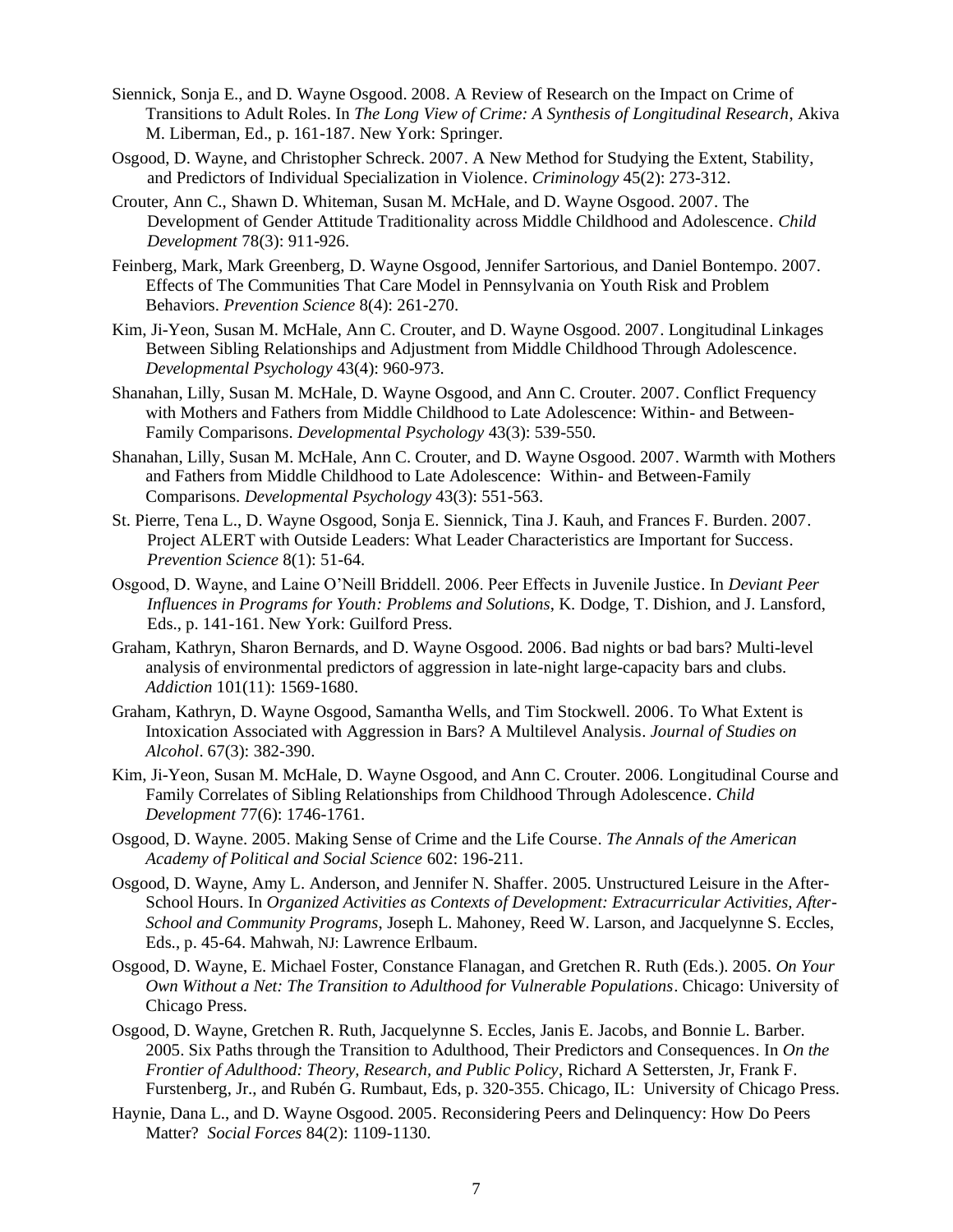- Graham, Kathryn, Sharon Bernards, D. Wayne Osgood, Ross Homel, and John Purcell. 2005. Guardians and Handlers: The Role of Bar Staff in Preventing and Managing Aggression. *Addiction* 100: 755- 766.
- Greenberg, Mark T., Mark E. Feinberg, Brendan J. Gomez, and D. Wayne Osgood. 2005. Testing a Community Prevention Focused Model of Coalition Functioning and Sustainability: A Comprehensive Study of Communities That Care in Pennsylvania. In *Preventing harmful substance use: The evidence base for policy and practice*. T. Stockwell, P. Gruenewald, J. Toumbourou and W. Loxley, Eds., p. 129-142. Chichester, UK: John Wiley.
- St. Pierre, Tena L., D. Wayne Osgood, Claudia C. Mincemoyer, D. Lynne Kaltreider, and Tina J. Kauh. 2005. Results of an Independent Evaluation of Project ALERT Delivered in Schools by Cooperative Extension. *Prevention Science* 6(4): 259-328.
- Osgood, D. Wayne, and Amy L. Anderson. 2004. Unstructured Socializing and Rates of Delinquency. *Criminology* 42(3): 519-549.
- Esbensen, Finn-Aage, Dana Peterson, Terrance J. Taylor, Adrienne Freng, and D. Wayne Osgood. 2004. Gang Prevention: A Case Study of a Primary Prevention Program. In Finn-Aage Esbensen, Stephen Tibbetts, Larry Gaines (eds.). *American Youth Gangs at the Millennium*. Prospect Heights, IL: Waveland Press.
- Feinberg, Mark E., Mark T. Greenberg, and D. Wayne Osgood. 2004. Readiness, Functioning, and Perceived Effectiveness in Community Prevention Coalitions: A Study of Communities That Care. *American Journal of Community Psychology* 33(3/4): 163-176.
- Feinberg, Mark E., Mark T. Greenberg, and D. Wayne Osgood. 2004. Technical Assistance in Prevention Programs: Correlates of Perceived Need in Communities that Care. *Evaluation and Program Planning* 27(3): 263-274.
- Graham, Kathryn, D. Wayne Osgood, Elaine Zibrowski, John Purcell, Louis Gliksman, Kenneth Leonard, Kai Pernanen, Robert F. Saltz, Traci L. Toomey. 2004. The Effect of the *Safer Bars* Program on Physical Aggression in Bars: Results of a Randomised Control Trial. *Drug and Alcohol Review* 23 (1): 31-41.
- Osgood, D. Wayne, Barbara J. McMorris, and Maria T. Potenza. 2002. Analyzing Multiple-item Measures of Crime and Deviance I: Item Response Theory Scaling. *Journal of Quantitative Criminology* 18(3): 267-296.
- Osgood, D. Wayne, Laura L. Finken, and Barbara J. McMorris. 2002. Analyzing Multiple-item Measures of Crime and Deviance II: Tobit Regression Analysis of Transformed Scores. *Journal of Quantitative Criminology* 18(4): 319-347.
- Akritas, Michael G., and D. Wayne Osgood. 2002. Nonparametric Models and Methods. *Sociological Methods and Research* 30(3): 303-308. [Introduction to a special issue.]
- Akritas, Michael G., Jouni Kuha, and D. Wayne Osgood. 2002. A Nonparametric Approach to Matched Pairs with Missing Data. *Sociological Methods and Research* 30(3): 425-454.
- Akritas, Michael G., Jouni Kuha, and D. Wayne Osgood. 2002. Rejoinder. *Sociological Methods and Research* 30(3): 460-462.
- Brunner, Edgar, Sebastian Domhof, and D. Wayne Osgood. 2002. Rank Procedures for Repeated Measures with Missing Values. *Sociological Methods and Research* 30(3): 367-393.
- Du, Yunling, Michael G. Akritas, and D. Wayne Osgood. 2002. Nonparametric Analysis of Adolescent Deviant Behavior. *Sociological Methods and Research* 30(3): 309-340.
- Feinberg, Mark E., Mark T. Greenberg, D. Wayne Osgood, Amy Anderson, and Leslie Babinski. 2002. The Effects of Training Community Leaders in Prevention Science: Communities that Care in Pennsylvania. *Evaluation and Program Planning* 25(3): 245-259.
- Jacobs, Janis E., Stephanie Lanza, D. Wayne Osgood, Jacquelynne S. Eccles, and Allan Wigfield. 2002. Changes in Children's Self-Competence and Values: Gender and Domain Differences Across Grades One Through Twelve. *Child Development* 73(2): 509-527.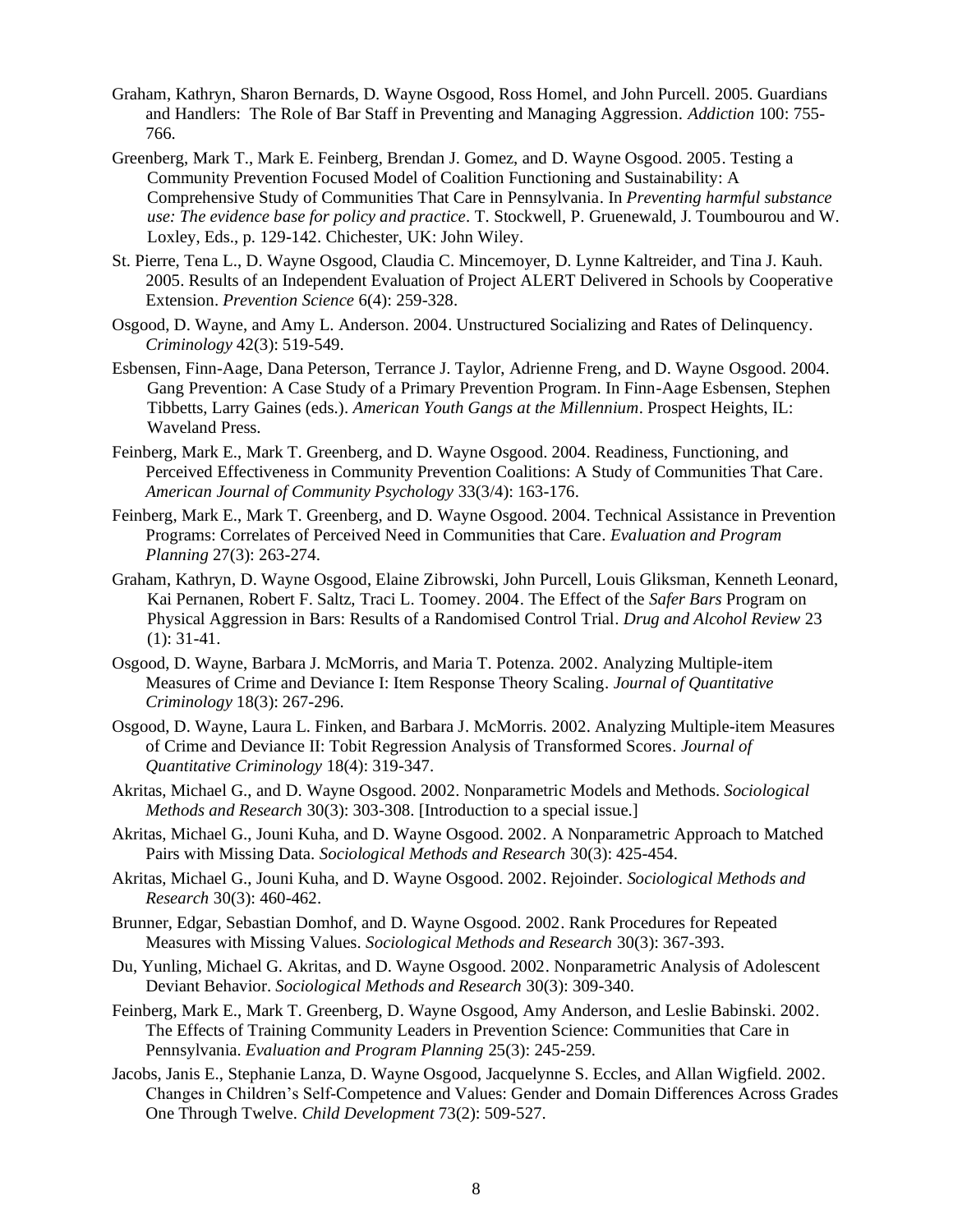- Jacobs, Janis E., and D. Wayne Osgood. 2002. The Use of Multi-Level Modeling to Study Individual Change and Context Effects. In *Advances in Motivation and Achievement*, Volume 12, M. L. Maher and P. Pintrich, Eds., pages 277-318. Greenwich, Conn. : JAI Press.
- Osgood, D. Wayne. 2001. Advances in the Application of Multi-Level Models to the Analysis of Change: Comments on papers by Rovine and Molenaar and by Raudenbush. In *New Methods for the Analysis of Change*, Linda M. Collins and Aline G. Sayers, Eds., p. 97-104. Washington, DC: American Psychological Association.
- Esbensen, Finn-Aage, D. Wayne Osgood, Terrance J. Taylor, Dana Peterson, and Adrienne Freng. 2001. How Great is G.R.E.A.T.?: Results from a Longitudinal Quasi-Experimental Design. *Criminology and Public Policy* 1(1): 87-115.
- Osgood, D. Wayne. 2000. Poisson-Based Regression Analysis of Aggregate Crime Rates. *Journal of Quantitative Criminology* 16(1): 21-43.
- Osgood, D. Wayne, and Jeff M. Chambers. 2000. Social Disorganization Outside the Metropolis: An Analysis of Rural Youth Violence. *Criminology* 38(1): 81-115.
- Osgood, D. Wayne. 1999. Having the Time of Their Lives: All Work and No Play? In *Transitions to Adulthood in a Changing Economy: No Work, No Family, No Future?* Alan Booth, Ann C. Crouter, and Michael J. Shanahan, Eds., p. 176-186. Westport, CT: Praeger.
- Esbensen, Finn-Aage, and D. Wayne Osgood. 1999. Gang Resistance Education and Training (G.R.E.A.T.): Results from the National Evaluation. *Journal of Research on Crime and Delinquency* 36(2): 194-225.
- Osgood, D. Wayne. 1998. Interdisciplinary Integration: Building Criminology by Stealing from Our Friends. *The Criminologist* 23(4): 1, 3, 4, 41. [Lead essay in the newsletter of the American Society of Criminology.]

Reprinted as pp 503-506 in: Henry, Stuart, and Scott A. Lucas. *Recent developments in criminological theory: toward disciplinary diversity and theoretical integration*. Routledge, 2017.

- Osgood, D. Wayne (Editor). 1997. *Motivation and Delinquency: Nebraska Symposium on Motivation, Volume 44*. Lincoln, NE: University of Nebraska Press.
- Osgood, D. Wayne, Janet K. Wilson, Jerald G. Bachman, Patrick M. O'Malley, and Lloyd D. Johnston. 1996. Routine Activities and Individual Deviant Behavior. *American Sociological Review* 61: 635- 655.
- Friman, Patrick C., D. Wayne Osgood, Gail Smith, Dave Shanahan, Ronald W. Thompson, Robert Larzelere, and Daniel L. Daly. 1996. A Longitudinal Evaluation of Prevalent Negative Beliefs About Residential Placement for Troubled Adolescents. *Journal of Abnormal Child Psychology*, 24(3): 299-324.
- Larzelere, Robert, Gail L. Smith, D. Wayne Osgood, J. J. Sinclair, Daniel L. Daly. 1996. Hierarchical Linear Modeling Treatment Process and Outcomes of Group Therapy for Sexually Abused Adolescent Females. *International Journal of Psychology* 31(3-4): 2165-2165.
- Thompson, Ronald W., Gail L. Smith, D. Wayne Osgood, Thomas P. Dowd, Patrick C. Friman, and Daniel L. Daly. 1996. Residential Care: A Study of Short- and Long-Term Educational Effects. *Children and Youth Services Review* 18: 222-242.
- Winfree, L. Thomas, Jr., Finn-Aage Esbensen, and D. Wayne Osgood. 1996. Evaluating a School-Based Gang Prevention Program: A Theoretical Perspective. *Evaluation Review* 20:181-203.
- Osgood, D. Wayne, and Gail Smith. 1995. Applying Hierarchical Linear Modeling to Extended Longitudinal Evaluations: The Boys Town Follow-Up Study. *Evaluation Review* 19(1): 3-38.
- Horney, Julie, D. Wayne Osgood, and Ineke Haen Marshall. 1995. Criminal Careers in the Short-Term: Intra-Individual Variability in Crime and Its Relation to Local Life Circumstances. *American Sociological Review* 60:655-73.
- Jacobs, Janis E., Jessica P. Greenwald, and D. Wayne Osgood. 1995. Developmental Differences in Baserate Estimates of Social Behaviors and Attitudes. *Social Development* 4(2):165-181.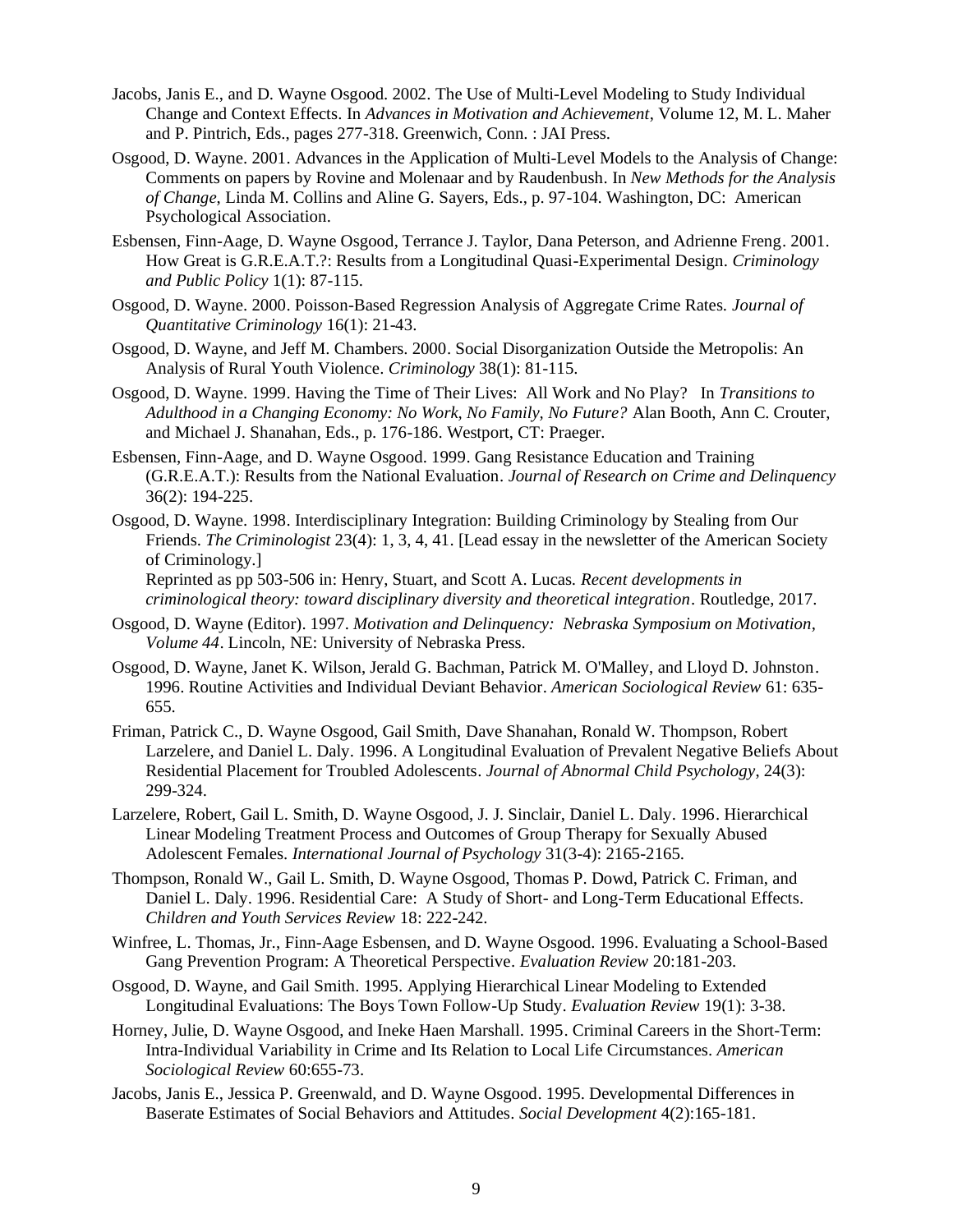- Teare, John F., Gail L. Smith, D. Wayne Osgood, Roger W. Peterson, Karen Authier, and Daniel L. Daly. 1995. Ecological Influences in Youth Crisis Shelters: Effects of Social Density and Length of Stay on Youth Problem Behaviors. *Journal of Child and Family Studies* 4(1):89-101.
- Osgood, D. Wayne, and David C. Rowe. 1994. Bridging Criminal Careers, Theory, and Policy Through Latent Variable Models of Individual Offending. *Criminology* 32(4): 517-554.
- Moore, Kevin J., D. Wayne Osgood, Robert E. Larzelere, and Patricia Chamberlain. 1994. Use of Pooled Time Series in the Study of Naturally Occurring Clinical Events and Problem Behavior in a Foster Care Setting. *Journal of Consulting and Clinical Psychology* 62(4):718-728.
- Osgood, D. Wayne, and Hyunkee Lee. 1993. Leisure Activities, Age, and Adult Roles Across the Lifespan. *Society and Leisure* 16(1): 181-208.
- Booth, Alan, and D. Wayne Osgood. 1993. The Influence of Testosterone on Deviance in Adulthood: Assessing and Explaining the Relationship. *Criminology* 31(1):93-117.
- Gold, Martin, and D. Wayne Osgood. 1992. *Personality and Peer Influence in Juvenile Corrections*. Westport, CT: Greenwood Press.
- Rowe, David C., D. Wayne Osgood, and Alan W. Nicewander. 1990. A Latent Trait Approach to Unifying Criminal Careers. *Criminology* 28(2):237-270.
- Osgood, D. Wayne, Patrick M. O'Malley, Jerald G. Bachman, and Lloyd D. Johnston. 1989. Time Trends and Age Trends in Arrests and Self-Reported Illegal Behavior. *Criminology* 27(3):389-417.
- Gold, Martin, Jay Matlin, and D. Wayne Osgood. 1989. Background Characteristics and Responses to Treatment of Two Types of Institutionalized Delinquent Boys. *Criminal Justice and Behavior* 16(1):5-34.
- Jussim, Lee, and D. Wayne Osgood. 1989. Influence and Similarity among Friends: An Integrative Model Applied to Incarcerated Adolescents. *Social Psychology Quarterly* 52(2):98-112.
- Osgood, D. Wayne, Lloyd D. Johnston, Patrick M. O'Malley, and Jerald G. Bachman. 1988. The Generality of Deviance in Late Adolescence and Early Adulthood. *American Sociological Review* 53(1):81-93.
- Atwood, Richard O., and D. Wayne Osgood. 1987. Cooperation in Group Treatment Programs for Incarcerated Adolescents. *Journal of Applied Social Psychology* 17(11):969-989.
- Martin, Frank P, and D. Wayne Osgood. 1987. Autonomy as a Source of Pro-social Influence among Incarcerated Adolescents. *Journal of Applied Social Psychology* 17(2):97-107.
- Osgood, D. Wayne, Enid Gruber, Mark A. Archer, and Theodore M. Newcomb. 1985. Autonomy for Inmates: Counterculture or Cooptation? *Criminal Justice and Behavior* 12(1):71-89.
- Osgood, D. Wayne, and Janis E. Jacobs. 1985. Programs for Juvenile Offenders: What Have We Learned? In *Understanding the Economic Crisis: The Impact of Poverty and Unemployment on Children and Families*, edited by J. Boulet, A. M. DeBritto, and S. A. Ray. Ann Arbor, Michigan: Bush Program on Child Development and Social Policy, The University of Michigan.
- Osgood, D. Wayne, and Hart F. Weichselbaum. 1984. Juvenile Diversion: When Practice Matches Theory. *Journal of Research in Crime and Delinquency* 21(1):33-56.
- Rowe, David C., and D. Wayne Osgood. 1984. Heredity and Sociological Theories of Delinquency: A Reconsideration. *American Sociological Review* 49(4):526-540.
- Osgood, D. Wayne. 1983. Offense History and Juvenile Diversion. *Evaluation Review* 7(6):793-806.
- Scott, William A., D. Wayne Osgood, and Christopher Peterson. 1979. *Cognitive Structure: Theory and Measurement of Individual Differences*. Washington, D. C.: V. H. Winston and Sons.

#### **Book Reviews, Reports, and Other Outlets**

Osgood, D. Wayne. 2010. Osgood, Wilson, O'Malley, Bachman, and Johnston: Routine Activities and Individual Deviant Behavior. In *Encyclopedia of Criminological Theory*, Francis Cullen and Pamela Wilcox, Eds., p. 675-679. Thousand Oaks, CA: Sage.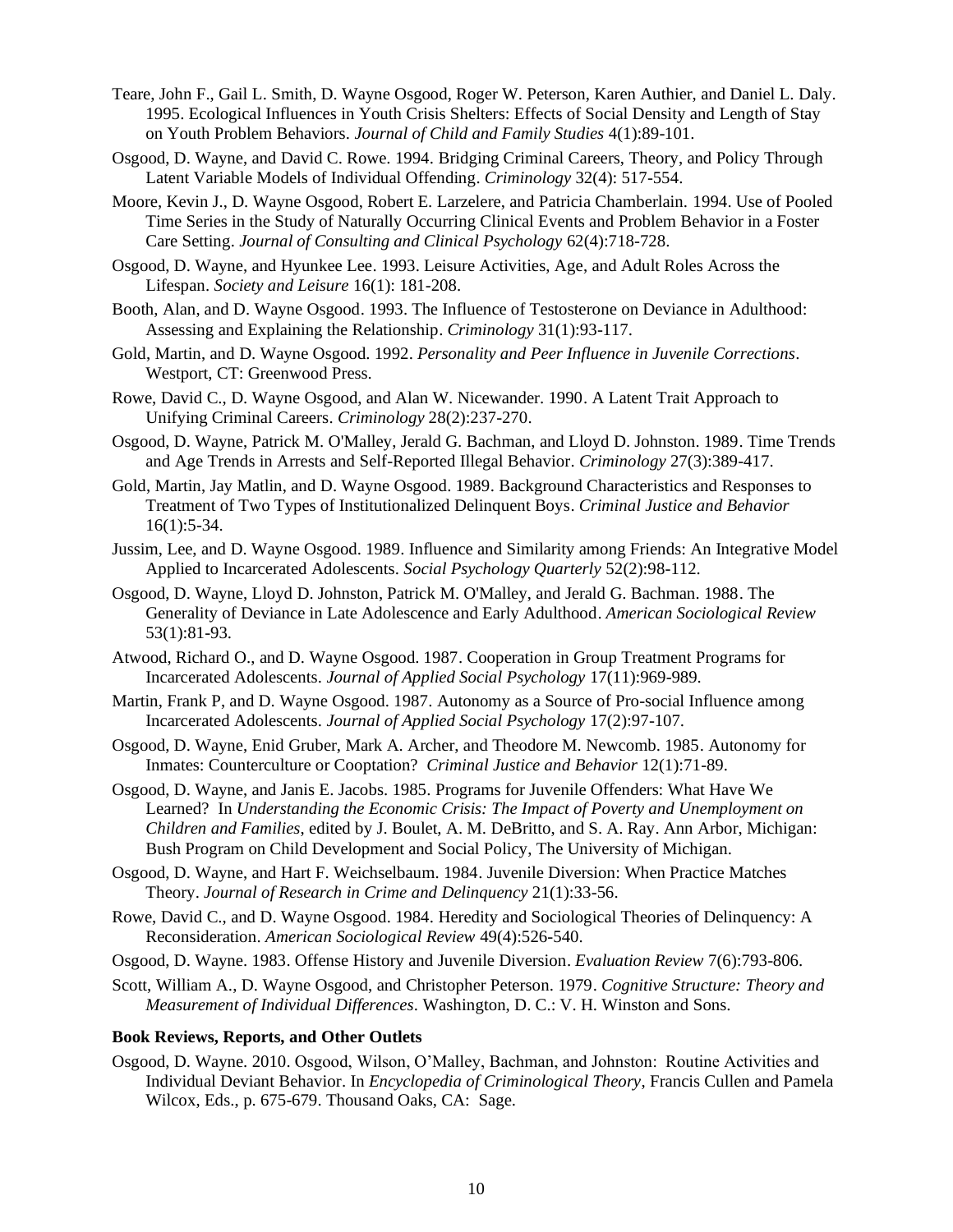- Flanagan, Constance, D. Wayne Osgood, E. Michael Foster, and Gretchen R. Ruth Cusick. 2008. The Transition to Adulthood for Vulnerable Populations. *Report of the National Council on Family Relations* 53(1): F5-6.
- Osgood, D. Wayne, and Jeff M. Chambers. 2003. *Communities Correlates of Rural Youth Violence*. OJJDP Juvenile Justice Bulletin. Washington, D.C.: Office of Juvenile Justice and Delinquency Prevention, Office of Justice Programs, U. S. Department of Justice
- Esbensen, Finn-Aage, Adrienne Freng, Terrance J. Taylor, Dana Peterson, and D. Wayne Osgood. 2002. National Evaluation of the Gang Resistance Education and Training (G.R.E.A.T.) Program. In *Responding to Gangs: Evaluation and Research*, Winifred L. Reed and Scott H. Decker, Eds., Pages 139-167. Washington, D.C.: National Institute of Justice, U.S. Department of Justice.
- Esbensen, Finn-Aage, and D. Wayne Osgood. 1997. Research in Brief: National Evaluation of G.R.E.A.T. Washington, D.C.: National Institute of Justice, U.S. Department of Justice.
- Osgood, D. Wayne. 1995. *Alcohol, Drug Abuse, and Adolescent Violence: A Position Paper*. Boulder, CO: Center for Study and Prevention of Violence, University of Colorado.
- Osgood, D. Wayne. 1991. How Much Risk for What? [Review of *Adolescents at Risk: Prevalence and Prevention*]. *Family Planning Perspectives* 23(6):284-285.
	- 1992. Reply to Dryfoos. *Family Planning Perspectives* 24(2):88.
- Osgood, D. Wayne. 1991. Covariation Among Health-Compromising Behaviors in Adolescence. A Background Paper for the Adolescent Health Project of the United States Congress, Office of Technology Assessment. Springfield, VA: National Technical Information Service.
- Osgood, D. Wayne. 1984. Persons, Situations, and Aggression [Review of *The Measurement of Human Aggressiveness*]. *Motivation and Emotion* 8(1):85-87.
- Dunford, Franklyn W., D. Wayne Osgood, and Hart F. Weichselbaum. 1981. *National Evaluation of Diversion Projects: Final Report*. (4 volumes) Boulder, Colorado: Behavioral Research Institute.
- Osgood, D. Wayne. 1977. *Cognitive Style in Impression Formation and in Existing Views about People*. Doctoral dissertation, University of Colorado. (Chair: Dr. Gary McClelland)
- Osgood, D. Wayne. 1971. *The Attribution of Cooperative Intention*. Senior honors thesis, University of California at Los Angeles. (Chair: Dr. Harold Kelley)

#### **Invited Presentations**

- All My Friends Are Doing It: The Complex and Enduring Topic of Peer Influence on Delinquency and Risky Behavior. July, 2018. Keynote address to the International Society for the Study of Behavioral Development, Gold Coast, Queensland, Australia.
- Contributions of Friendship Networks to the Emergence and Prevention of Adolescent Delinquency and Substance Use: Findings from the PROSPER Peers Study. April, 2017. Department of Criminology and Criminal Justice, University of Missouri, St. Louis.
- The changing world of friendship from age 12 to 18: Findings from the PROSPER Peers Study. March, 2016. Conference on Situational Explanations for Adolescent Deviance, Vrije Universiteit, Amsterdam, Netherlands.

March, 2016. Colloquium for the Interuniversity Center for Social Science Theory and Methodology, University of Groningen, Netherlands.

- Contributions of Friendship Networks to the Diffusion and Prevention of Delinquency and Substance Use. October, 2015. Annual Beto Chair Lecture, College of Criminal Justice, Sam Houston State University, Huntsville, TX.
- Challenges and Prospects for Studying Causal Mechanisms in Life Course Change. September, 2014. For the seminar *Research on Crime and the Life-Course: Methods to Study Causal Mechanisms*. NSCR & VU School of Criminology, Amsterdam, Netherlands.
- Using Social Network Analysis to Measure Settings in Efforts to Measure Settings in Efforts to Promote Child and Youth Development. 2014, January. To the conference, *Transforming Settings for*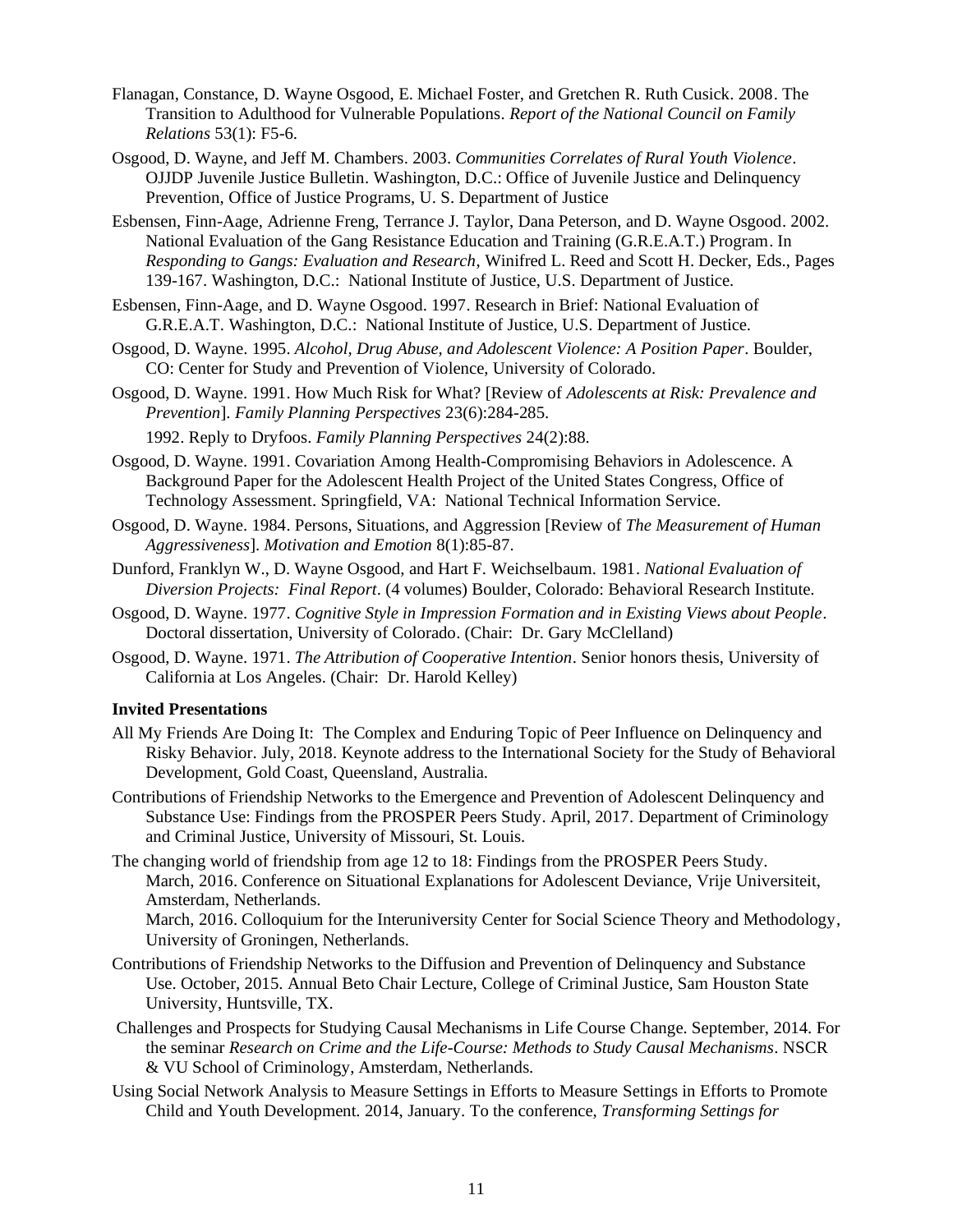*Children and Youth: Towards a Global Science and Practice.* New York University, Abu Dhabi, United Arab Emirates.

- Preventing Delinquency and Substance Use by Influencing Social Networks. 2012, July. W. T. Grant Scholars Retreat, Seattle, WA.
- Adolescent Friendship Networks, Delinquency, and Substance Use: Findings from the PROSPER Peers Study. 2012, February. Department of Sociology, University of Miami.
- The PROSPER Peers Study of Setting Level Program Effects on Adolescent Friendship Networks. 2011, August. Department of Psychology, Erlangen University, Germany.
- Adolescent Friendship Networks, Delinquency, and Substance Use: Findings from the PROSPER Peers Project. 2011, May. Institute of Criminology, University of Cambridge, UK.
- Adolescents' Friendship Networks, Substance Use, and Prevention: The PROSPER Peers Study. 2010, January. A presentation to the National Institute of Drug Abuse workshop *Exploring Interconnections: A Network Dynamics Workshop for Understanding and Preventing Adolescent and Young Adult Substance Abuse*, Bethesda, MD.
- Illegal Behavior. 2008, December. Presentation to the National Research Council Committee on the Science of Adolescence workshop on Individual Processes and Adolescent Risk Behavior, November, Washington, DC.
- A Social Network Perspective on Substance Use and the Impact of School-Based Prevention Programs. 2008, October. International Institute on Developmental Science, Jena, Germany.
- Twenty Years of Research on Routine Activities and Individual Deviance. 2008, May. Hebrew University Law School, Jerusalem, Israel.
- Multi-level Regression Modeling. 2008, May. Hebrew University Law School, Jerusalem, Israel.
- Hanging Out and Up to No Good: The Link Between Time Use and Delinquency, and Its Implications for Youth Programs. 2008, April. The 7<sup>th</sup> Annual Youth Violence Prevention Conference. University of Missouri St. Louis.
- Multilevel Modeling for Longitudinal Analysis. 2008, March. Society for Research on Adolescence.
- Routine Activities, Role Transitions, and Crime During the Transition to Adulthood. 2007, April. John Jay College of Criminal Justice.
- Opening Remarks: Rethinking the Safety Net for Vulnerable Young Adults. 2006, October. Adolescence and the Transition to Adulthood: Rethinking the Safety Net for Vulnerable Young Adults. Chapin Hall Center for Children, University of Chicago.
- Transitions, Contexts, and Deviance. 2006, June. International Institute on Developmental Science, Penn State University.
- Analyzing the Effects of Role Transitions on Crime During the Transition to Adulthood. 2006, April. Maryland Population Center, University of Maryland.
- Analyzing the Impact of Life Events on Criminal Behavior. 2005, June. Network for the Study of the Social Context of Pathways in Crime. Cambridge University.
- Making Sense of Crime and the Life Course: A Discussion of Thornberry's Paper. 2005, April. The Albany Symposium on Crime and Justice, Developmental Criminology and Its Discontents: Offender Typologies and Trajectories of Crime. University at Albany.
- Routine Activities, Role Transitions, and Crime During the Transition to Adulthood. 2005, February. Department of Sociology, Ohio State University.
- Vulnerable Populations and the Transition to Adulthood. 2004, November. Adolescence and the Transition to Adulthood: Rethinking Public Policy for a New Century. Chapin Hall Center for Children, University of Chicago.
- Multilevel Regression Analysis of Development and Change. 2004, May. Center for the Analysis of Pathways from Childhood to Adulthood, University of Michigan.
- Analysis of Within-Individual Change with Hierarchical Linear Models. 2004, March. Society for Research on Adolescence.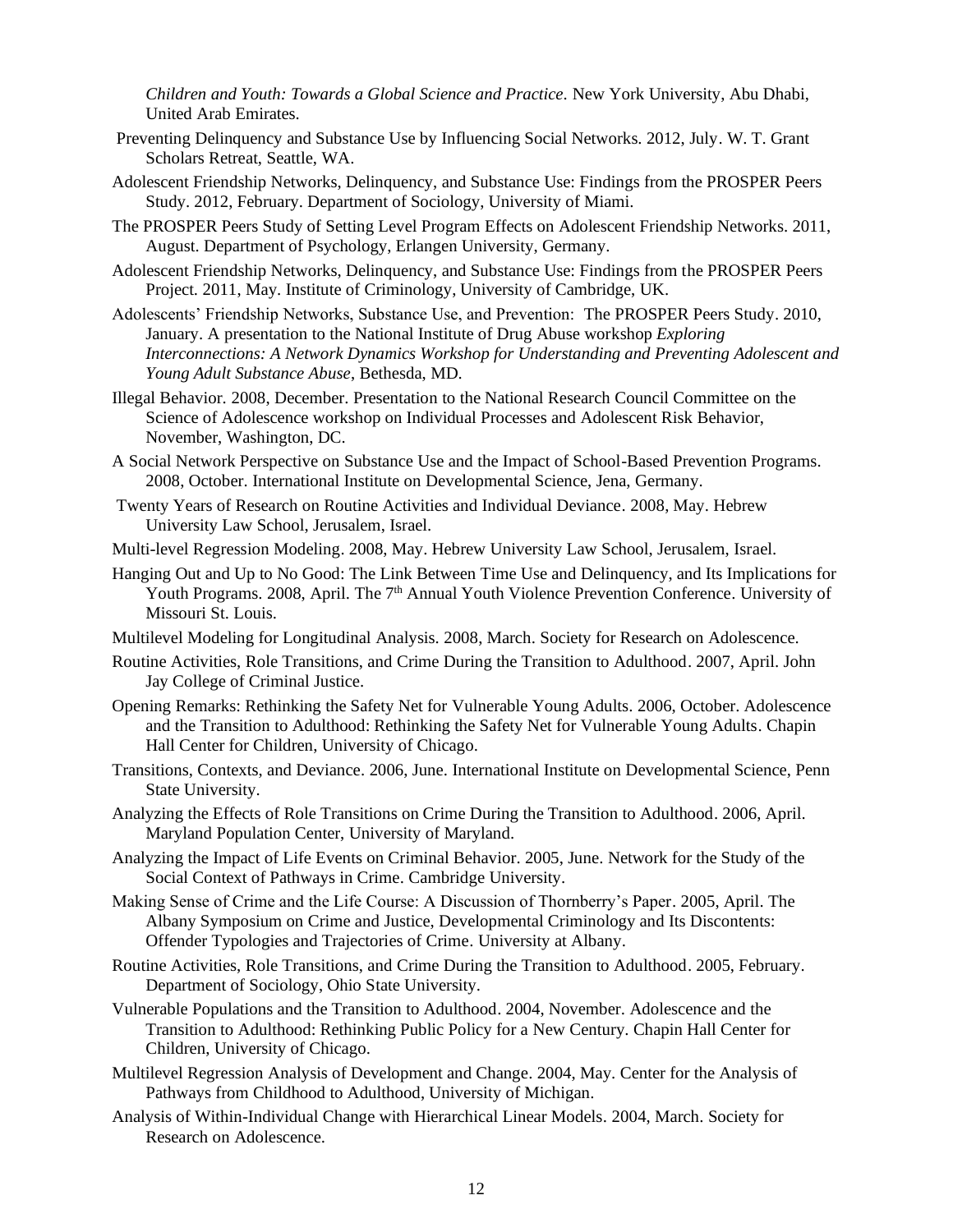The MacArthur Research Network on Transitions to Adulthood. 2003, November. 1 st Conference on Emerging Adulthood, Cambridge, MA.

Using Hierarchical Modeling to Study Individual Change in Offending.

2003, June. National Consortium on Violence Research Summer Workshop, San Juan, Puerto Rico.

- 2002, June. National Consortium on Violence Research Summer Workshop, St. Augustine, FL.
- Peers and Delinquency Revisited.

2002, November. MacArthur Research Network on Economic Inequality and Social Interactions 2002, May. School of Criminal Justice, University at Albany, State University of New York.

- Residential Programs for Youth: Lessons from the Past about the Best of Intentions. 1999, May. Life Course Center 1999 Conference: Residential Academies for At-Risk Youth? Univ. of Minnesota.
- Structural Equation Modeling: Some Examples. 1997, June. Fourth Annual Methodology Workshop. Population Research Institute, Pennsylvania State University.
- Using Hierarchical Linear Modeling to Study Individual Change in Offending. 1997, June. National Institute of Justice Data Resources Workshop. ICPSR, The University of Michigan, Ann Arbor.
- Hierarchical Linear Modeling. 1997, June. National Consortium on Violence Research Summer Workshop, Carnegie Mellon University.
- Routine Activities and Deviance: Interactions with Personal Characteristics and Transitions to Adulthood. 1997, May. Addictions Research Foundation, London, Ontario.
- Routine Activities and Individual Offending. 1996, February. Dept. of Sociology, Univ. of Arizona.
- Offenders, Opportunities, and Community Controls: The Assessment of Change Using Hierarchical Models. 1995, June. National Institute of Justice Data Resources Workshop. ICPSR, The University of Michigan, Ann Arbor.
- Routine Activities and Criminal Careers. and Regression Analysis of Within-Individual Change. 1993, July. Oregon Social Learning Institute, Eugene, OR.

## **Teaching**

Pennsylvania State University, University Park, 1997 - 2017

- Undergraduate Courses
- Juvenile Justice
- Graduate Courses
- Crime and Social Networks; Crime and the Life Course; Multilevel Regression Models; Research Methods in Crime, Law and Justice; Communities and Crime; Statistical Models for Non-Experimental Research (Advanced Topics in Regression); Introduction to Graduate Studies in Crime, Law, and Justice

University of Nebraska, Lincoln, 1987 - 1996

- Undergraduate Courses
- Criminology, Juvenile Delinquency, Social Psychology, Social Statistics, Introduction to Social Research, Adolescent Deviance

Graduate Courses

- Advanced Methods of Social Research II (Multiple Regression), Advanced Topics in the General Linear Model, Seminar in Social Psychology

University of Michigan, 1982 - 1986

- Sociology of Juvenile Delinquency, Advanced Laboratory in Social Psychology, Attitudes and Social Behavior

## **University Service**

The Pennsylvania State University

University Wide

- Selection Panel for the Social and Behavioral Sciences Faculty Scholar Medal, 2009-2010, 2012-2015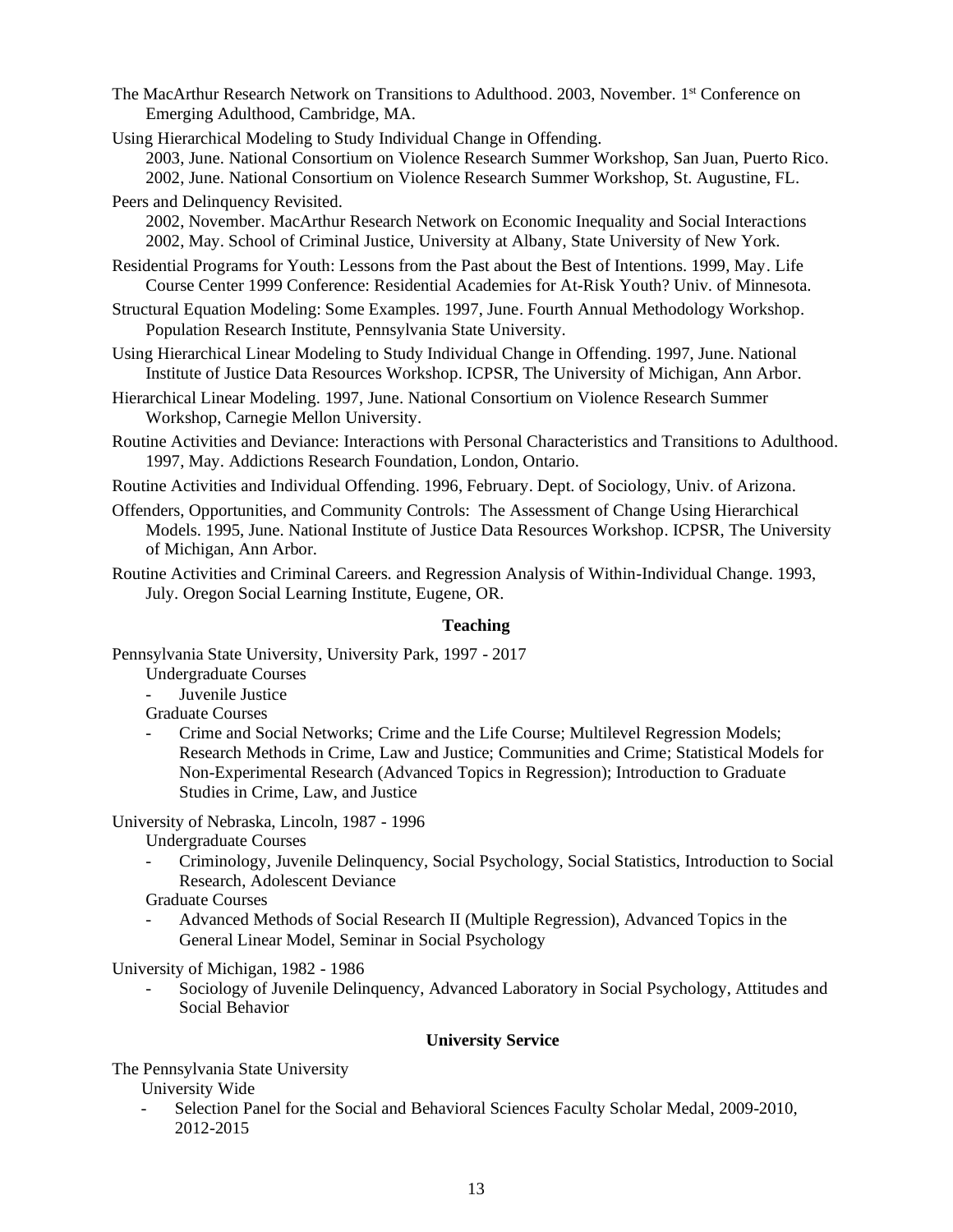Task Force on the Organization of Social Science Research, 1999 - 2000 College of the Liberal Arts

- College Graduate Awards Review Committee, 2009-2010
- Promotion and Tenure Committee, 1997 2000
- Working Group on the Social Sciences, Fall 1996

Sociology Department and Crime, Law and Justice Program

- Graduate Officer, Crime, Law and Justice, 1997 2003
- Various department committees, 1996 2017

University of Nebraska, Lincoln

Campus Wide

- Computational Services and Facilities Committee, 1993-1996, Chair, 1994-1995

- Committee to develop M.S. degree in Survey Research and Quantitative Analysis, 1994-1995 College of Arts and Sciences

- Secretary, College of Arts and Sciences, 1988 1990
- Committee on Academic Distinction and Awards for Students, 1992

Bureau of Sociological Research

- Director, 1991 - 1994, Co-Director, 1989 - 1991

#### **Research Funding**

*Friendship Networks and the Emergence of Substance Use* (competing continuation). Principal Investigator. National Institute of Drug Abuse. 9/13-5/19. \$ 1,571,102 DC.

- *Bar Violence: Using a Theoretical Model and Multilevel Analyses to Focus Prevention*. Investigator and PI of subcontract to Penn State (Kate Graham of Ontario's Addictions Research Foundation, Principal Investigator). National Institute of Alcohol and Alcoholism. 4/09-12/12. \$171,894 DC (Penn State).
- *Friendship Networks and the Emergence of Substance Use*. Principal Investigator. National Institute of Drug Abuse. 8/07-7/12. \$680,863 DC.
- *The Impact of School-Based Prevention on Friendship Networks and Peer Influence*. Principal Investigator. William T. Grant Foundation. 8/07-7/12. \$439,809 DC.
- *National Evaluation of G.R.E.A.T.* Principal Investigator for subcontract to Penn State (Finn Esbensen, University of Missouri St. Louis Principal Investigator). National Institute of Justice. 7/06-12/12. \$105,000 DC (Penn State)
- *Time Trends in the Attitudes and Values of American Youth*. Principal Investigator. John D. and Catherine T. Macarthur Foundation, through the Research Network on Transitions to Adulthood. 9/05-8/10. \$106,931 DC.
- *Nonparametric Models and Methods for Social Science Data*. Co-author of proposal (Michael Akritas, Principal Investigator). 9/03-8/06. National Science Foundation. \$234,216.
- *On Your Own Without a Net: The Transition to Adulthood for Vulnerable Populations.* Principal Investigator. William and Flora Hewlett Foundation. 11/02-10/04. \$50,000 DC.
- *An Analysis of the Transition to Adulthood in the Michigan Study of Life Transitions*. Principal Investigator. John D. and Catherine T. Macarthur Foundation, through the Research Network on Transitions to Adulthood. 7/01-12/03. \$29,000 DC.
- *An Evaluation of PCCD's Communities that Care*. Co-Principal Investigator (Mark Greenberg, Principal Investigator). Pennsylvania Commission on Crime and Delinquency, 4/1/98–3/31/01. \$353,646 DC.
- *Heterotypic Continuity in Violence*. Principal Investigator. National Consortium on Violence Research (for a subcontract from the consortium grant from the National Science Foundation), 8/98-4/00. \$43,000 DC.
- *Nonparametric Models and Methods for Analysis of Covariance in Social Science Research*. Co-author of proposal (Michael Akritas, Principal Investigator). 8/97-8/99. National Science Foundation. \$164,702 DC.